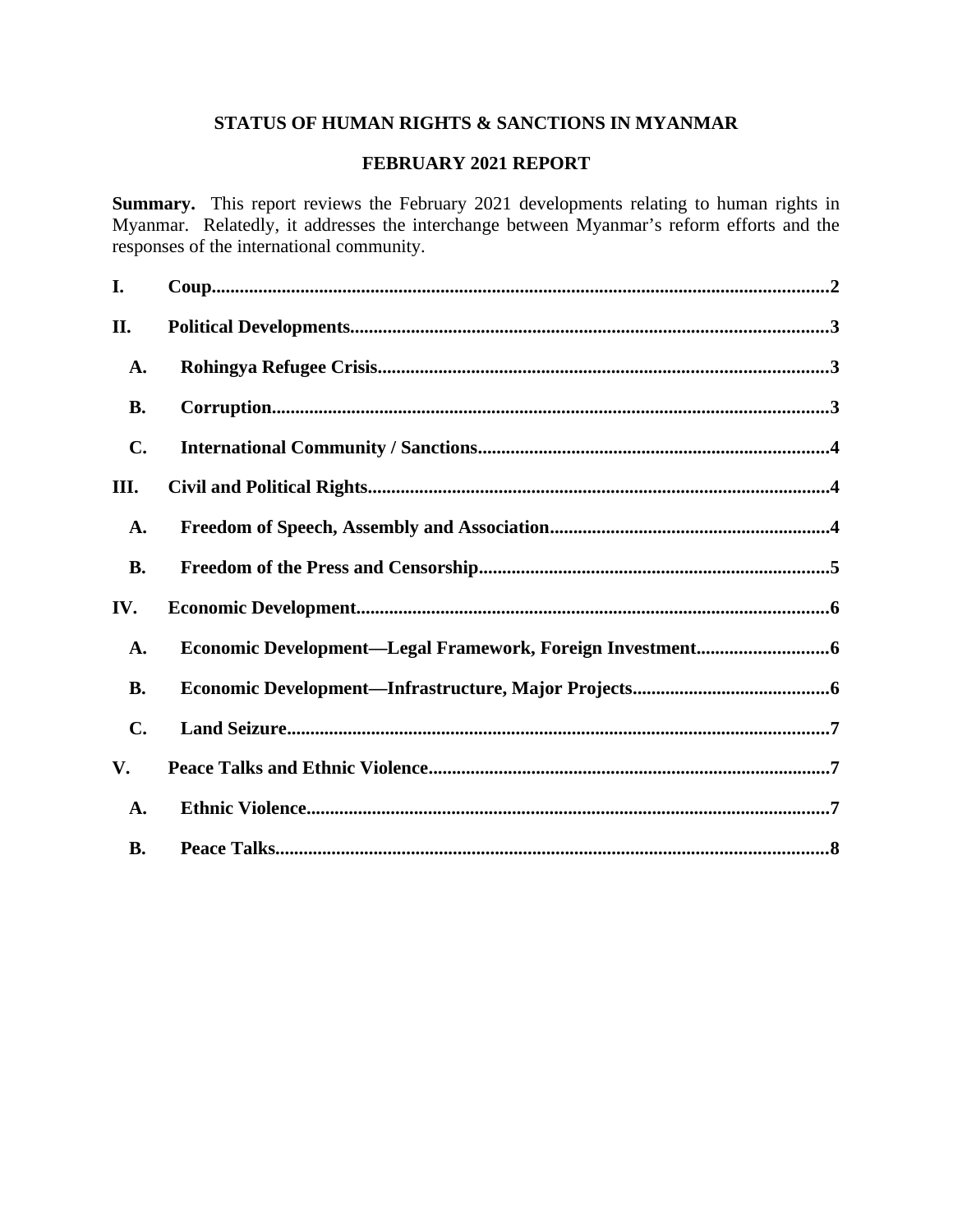### <span id="page-1-0"></span>**I. Coup**

On February 1, Myanmar's military staged a coup and overturned the results of democratic elections that had resulted in a landslide victory for the National League of Democracy ("NLD").<sup>1</sup> In his first public televised address since seizing power, Senior General Min Aung Hlaing told citizens to prioritize "facts" not "feelings," pledged to hold "free and fair" elections and to hand over power to the winner.<sup>2</sup> Min Aung Hlaing justified his seizure of power by claiming Myanmar's electoral commission used the COVID-19 pandemic as an excuse to not allow fair campaigning and said "no organization is above national interest."<sup>3</sup> He did not say when elections would be held but repeated claims the November 2020 poll (in which the NLD won an overwhelming victory) was fraudulent. The military formed a new cabinet and official national governing body, the State Administrative Council, largely made up of generals and exmilitary officials, along with some members of its political proxy party, the Union Solidarity and Development Party ("USDP").<sup>4</sup> The state of emergency, imposed when Min Aung Hlaing seized power, is in place for one year.<sup>5</sup> The election commission has denied the military's claims, saying any irregularities would not have been enough to change the overall result. $6\%$ 

State Counsellor Aung San Suu Kyi has been held incommunicado since she was detained hours before the military took control.<sup>7</sup> She is under house arrest, charged with breaching the import-export law, while President Win Myint is accused of violating the natural disaster management law.<sup>8</sup> Myanmar human rights organization, Assistance Association for Political Prisoners, has documented at least 133 government officials and legislators and 14 activists detained since the coup.<sup>9</sup>

Tens of thousands of people have taken part in protests against the February 1 coup, despite a long history of brutal crackdowns by the military and threats to use live ammunition against demonstrators.<sup>10</sup> In Yangon, protesters marched toward Sule Pagoda in the former capital's downtown chanting and holding up the anti-government three-finger salute from the "Hunger Games" movie franchise that became a popular protest sign during the 2014 coup in neighboring Thailand.<sup>11</sup> Sule Pagoda was at the center of anti-government demonstrations that were violently suppressed by the military in 1988 and 2007. On live feeds posted on social media, protesters could be heard shouting "the people stand together against the dictator's government" and seen holding banners with portraits of deposed State Counsellor Aung San Suu Kyi's face.<sup>12</sup> Since the coup, protests have spread to Kachin, Kayah, Kayin, Chin, Rakhine, Mon and Shan States.<sup>13</sup>

In a statement on February 9 on the government-run MRTV channel, the military warned that "democracy can be destroyed" without discipline and that people who "harm the state's stability, public safety and the rule of law" could face legal action.<sup>14</sup> The warning came as two people were seriously injured in the capital Naypyidaw on February 9 after police officers allegedly shot at protesters, according to the NLD.<sup>15</sup> A 20-year old woman was shot in the head and killed by riot police during the protests.<sup>16</sup> On February 9, the government imposed new restrictions on public gatherings and instituted a curfew for major towns and cities across the country, including the capital, Naypyidaw, and largest city, Yangon, where large protests are ongoing.<sup>17</sup> According to a notice published by state-owned newspaper The Global New Light of Myanmar, people are prohibited from gathering in groups of more than five, restricted from joining protest marches on foot or by car, and are not allowed to make political speeches in public areas.<sup>18</sup> A curfew is in place from 8 p.m. until 4 a.m. in most major towns and cities.<sup>19</sup> While the notice said it came into force on February 8, it did not say when restrictions would lift.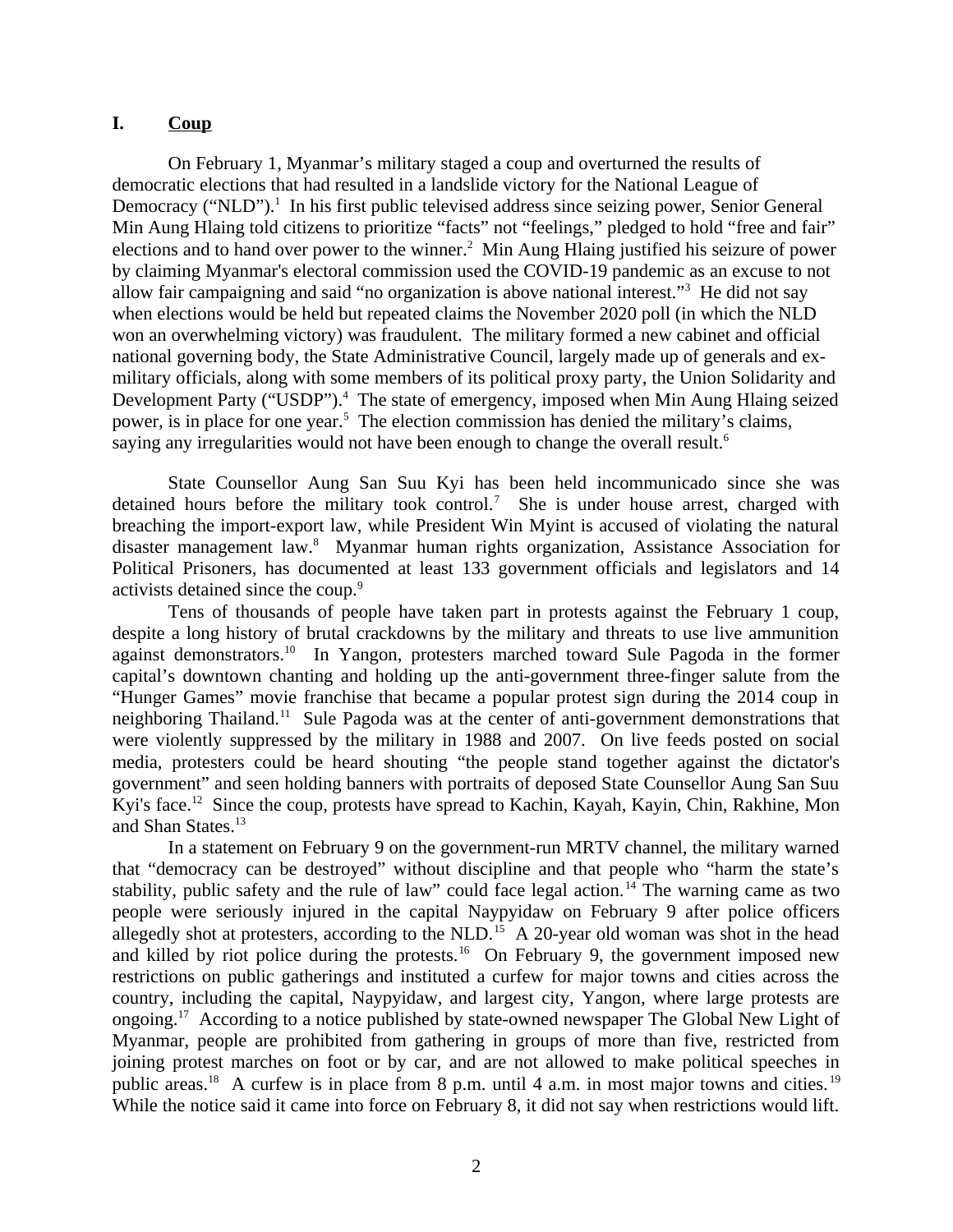At least 27 people were arrested during protests in Mandalay.<sup>20</sup> Two local media organizations confirmed the arrests, which included a journalist for the Democratic Voice of Burma, who said they were detained after filming police violence against protesters.<sup>21</sup> Those arrested could face prosecution under Section 144 of the Criminal Code for "unlawful assembly." Section 144 has been used in the past as a way to stop lawful protests and to justify violent crackdowns on mass demonstrations. Protesters have also been contending with widespread internet and communications restrictions since the coup, with mobile data networks and social media sites Facebook, Twitter and Instagram intermittently blocked.<sup>22</sup>

Also on February 9, the self-declared Parliament formed by elected lawmakers of the NLD appointed Aung San Suu Kyi to a second term as State Counselor in an act of defiance against the military rule.<sup>23</sup> Meanwhile, the Myanmar military raided the headquarters and executive committee offices of the  $NLD<sup>24</sup>$ . The military reportedly confiscated property from the offices, including documents and computer hard disks. At least six senior NLD figures were detained by the military regime in a series of raids on February 10.<sup>25</sup> According to the Assistance Association for Political Prisoners, a total of 220 people have been detailed since the coup, including government officials, national leaders, election commissioners, political activists, monks, writers and peaceful demonstrators.<sup>26</sup>

Despite the military regime's assembly ban, throngs of anti-coup protestors continued to take to the streets throughout the country on February  $10<sup>27</sup>$  Nearly 500 government employees from four ministries took to the streets in Naypyitaw to protest against military rule.<sup>28</sup> Their participation added fuel to the country's ongoing Civil Disobedience Movement, in which civil servants are refusing to work in order to express their opposition to the coup.

On February 10, the regime suspended the articles from the Privacy Law enacted by the NLD administration to prevent citizens targeting each other with lawsuits and to protect privacy and security.<sup>29</sup> The authorities are now allowed to enter into private properties to search, seize evidence and arrest without a warrant. Private messages can be intercepted and the authorities can demand personal telephonic and electronic communications data from telecoms providers. The military regime also suspended the requirement for a court to approve the seizure and destruction of possessions and property. The authorities can now open, search, seize or destroy private correspondence, which was previously prevented by the Privacy Law. The regime has also reinstated provisions (only some provisions) from the 2012 Ward or Village Tract Administration Law which requires citizens to report overnight guests to the authorities. Furthermore, the State Administrative Council amended Myanmar's high treason and sedition laws in an attempt to guarantee impunity for the military leaders who seized power. $30$ 

 The military regime launched an investigation into the finances of the Daw Khin Kyi Foundation, a charity founded by Aung San Suu Kyi.<sup>31</sup> The foundation was established in 2012 to promote improvement in the health, education and living standards of the Myanmar people, especially in the country's least developed areas. Until the coup, the foundation also accepted public donations for COVID-19 vaccinations. As of January 29, two days before the takeover, it had transferred a total of 2.5 billion kyats (US\$1.77 million) to the government. Following the coup, the foundation announced it was closing temporarily.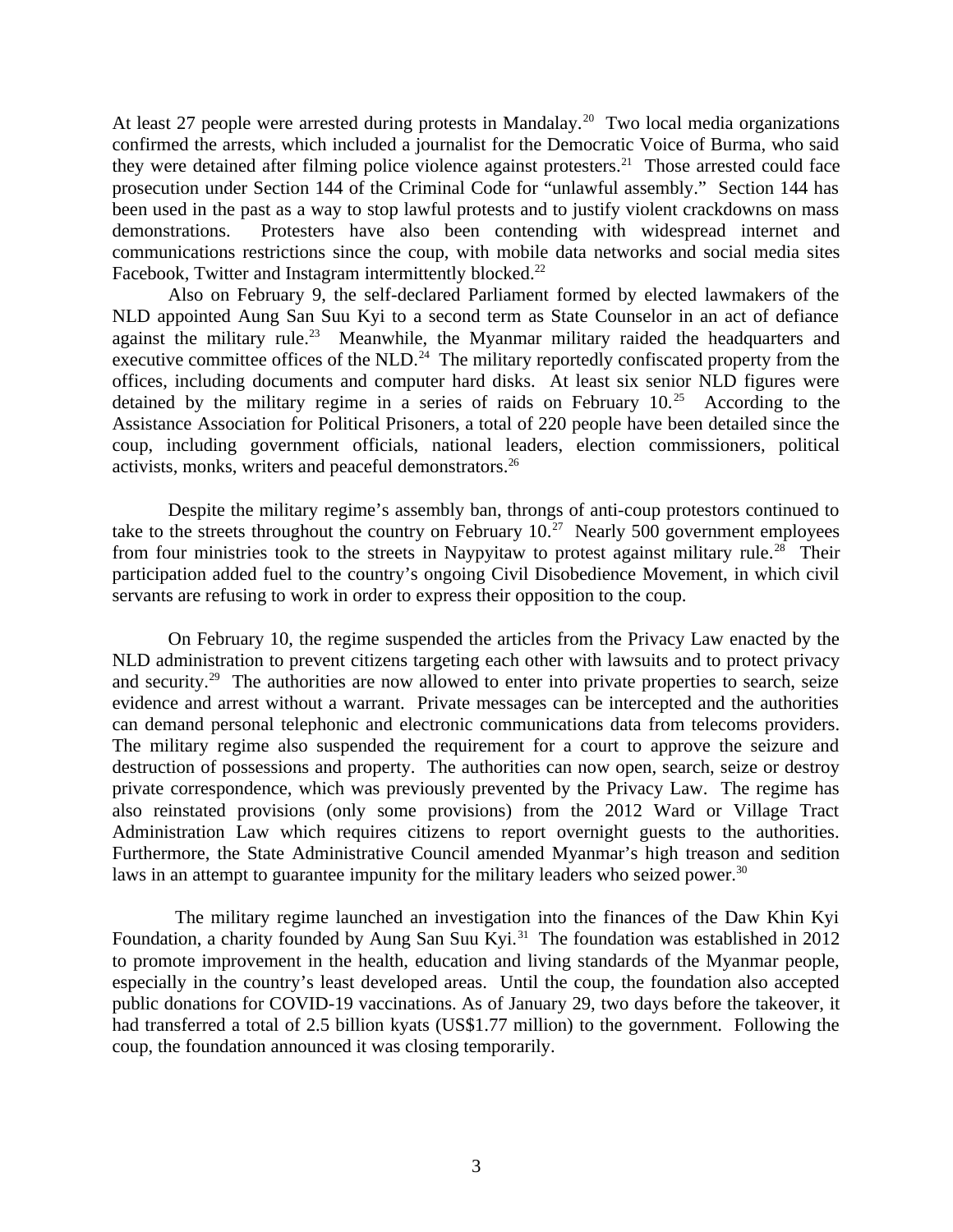## **II. Political Developments**

### <span id="page-3-1"></span><span id="page-3-0"></span>**A. Rohingya Refugee Crisis**

On February 22, the UNHCR appealed for the immediate rescue of a group of Rohingya refugees in distress on the Andaman Sea. The UNHCR had received reports of an unconfirmed number of Rohingya refugees aboard a boat that was in distress and many of the refugees were suffering from extreme dehydration.<sup>32</sup> In addition, refugees reported that the boat had run out of food and water several days ago and that many of the passengers were ill and some had died.<sup>33</sup> Furthermore, the boat was reportedly adrift as a result of a broken engine and had been drifting for over a week.<sup>34</sup> As precise information as to the refugees' location was unknown, the UNHCR alerted the relevant nearby countries and appealed for their assistance should the boat be found in their area of responsibility for search and rescue. The UNHCR stated that it would provide humanitarian assistance and quarantine measures for those who were rescued, in line with public health protocols. $35$  On February 25, India's coast guard found the boat adrift in the Andaman Sea. Eight refugees had died prior to the boat's rescue.<sup>36</sup> According to the Indian External Affairs Ministry, the boat had left Cox's Bazar on February 11 with 90 people and its engine failed on February 15. The Indian government is in discussions with Bangladesh to secure the refugees' safe return.<sup>37</sup>

The military coup has led to increased fear among the Rohingya refugees. Although attempts at repatriation under Aung San Suu Kyi's leadership had failed, the coup re-installed Senior General Min Aung Hlaing to power. Min Aung Hlaing was the military commander who led the ethnic cleansing of the Rohingya in 2017.<sup>38</sup> Despite Min Aung Hlaing's statement in the days following the coup that a repatriation process would continue, for many of the greater than one million Rohingya refugees that currently live in camps in Bangladesh, returning to a Myanmar ruled by their persecutors is not an option.<sup>39</sup> Nurual Amin, a Rohingya refugee in Bangladesh, told the *Associated Press* that "Even if they try to repatriate us, will not agree to go back under the current situation. If they take us back to that regime, they will torture us even more."<sup>40</sup> In addition, the director of the International Crisis Group's Asia program noted that, even if the military leadership says that it would move forward with repatriation, it is unlikely that the Rohingya would be willing to return as overall military repression is increasing. $41$ 

### <span id="page-3-2"></span>**B. Corruption**

The Extractive Industries Transparency Initiative ("EITI"), a transparency and anticorruption group focused on the oil, gas and natural resources sector, has suspended Myanmar from participation in the group following the coup in early February.<sup>42</sup> According to the EITI, a country can be "suspended" in situations such as when "the situation in the country does not allow the EITI process to move ahead, such as in the case of political conflict."<sup>43</sup>

In a speech broadcast on state-run MRTV, Senior General Min Aung Hlaing said that the military is investigating the civil government for corruption related to misuse of COVID-19 prevention funds.<sup>44</sup> The military has already charged President Win Myint and Counselor Aung San Suu Kyi with numerous crimes, including incitement, incitement using walkie-talkies, breach of the Natural Disaster Management Law and possession of illegally imported walkietalkies.<sup>45</sup>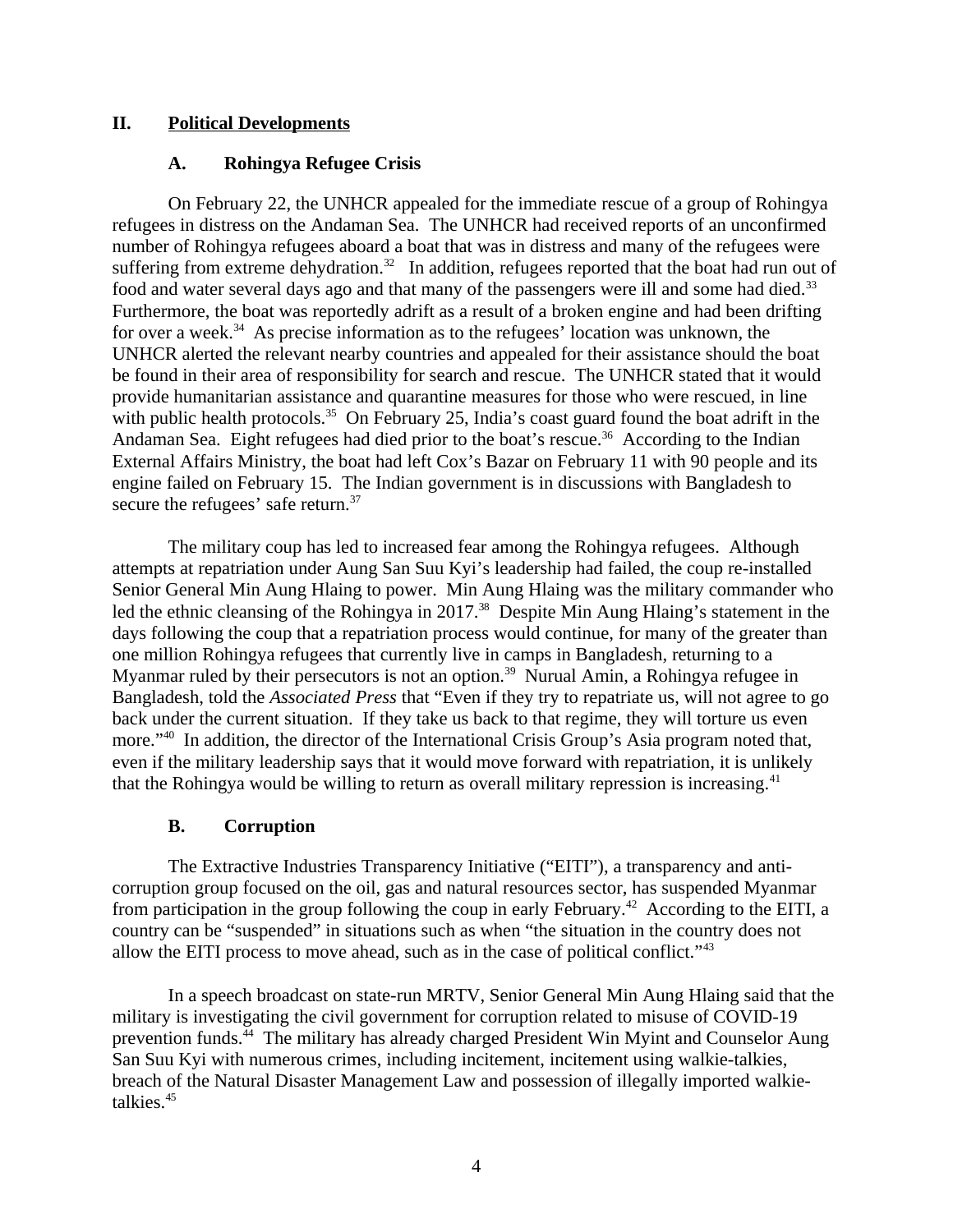#### <span id="page-4-0"></span>**C. International Community / Sanctions**

On February 12, 2021, the United Nations ("UN") Human Rights Council adopted a resolution deploring the removal of Aung San Suu Kyi's democratically elected government by the Tatmadaw and calling for the restoration of the democratically elected government.<sup>46</sup> The resolution also stressed the need for the military and police to refrain from violence and protect the rights of protestors and the media in accordance with international human rights law.<sup>47</sup> China and Russia continue to defend Myanmar's military, insisting that the coup is an internal domestic affair—both countries have refused to condemn the coup as members of the UN Security Council.<sup>48</sup>

In response to the military coup, numerous countries, including the following, have imposed sanctions or suspended high level ties with Myanmar.<sup>49</sup> New Zealand does not recognize the legitimacy of Myanmar's current military government and has suspended all diplomatic ties with Myanmar, including aid and funds that were intended for Myanmar.<sup>50</sup> The United States announced a new sanctions regime, placing ten individuals and three entities connected to the military apparatus responsible for the coup on the U.S. sanctions list.<sup>51</sup> U.S. Secretary of the Treasury Janet Yellen stated that the Treasury Department is "prepared to take additional action should the military not change course."<sup>52</sup> USAID redirected \$42.4 million in funds allocated to assist Myanmar and will use the funds to "support and strengthen civil society."<sup>53</sup> Canada announced sanctions against nine Myanmar military officers, including coup leaders Senior General Min Aung Hlaing and Vice-Senior General Soe Win.<sup>54</sup> Japan, a major donor to Myanmar, is also considering halting new assistance projects in Myanmar.<sup>55</sup>

After the death of a young anti-coup protester, the United States urged Myanmar's military regime to refrain from further violence and relinquish power; U.S. Secretary of State Antony Blinken has also pledged to work with partners and allies to press the Myanmar military to reverse its actions.<sup>56</sup> Additionally, in response to the "serious violations of human rights" which took place following the coup, the United Kingdom imposed further sanctions on six Myanmar generals, including army chief Min Aung Hlaing, to send "a clear message… that those responsible for human rights violations will be held to account."<sup>57</sup> According to the UN Special Rapporteur on Human Rights, the Myanmar military used one of the military units accused of committing atrocities against the Rohingya to crack down on anti-coup protesters.<sup>58</sup> The UN, Canada, Japan and the European Union have strongly condemned the Myanmar military's violent crackdown on anti-coup protests that left at least 18 people dead.<sup>59</sup>

On March 1, 2021, Myanmar's military regime has dismissed the Myanmar Ambassador to the UN, Kyaw Moe Tun, following his address to an informal UN General Assembly meeting in which he expressed support for the democratically elected National League for Democracy ("NLD") government and denounced the military coup.<sup>60</sup> Kyaw Moe Tun also asked the international community not to cooperate with the military regime and to help remove it and restore power to the NLD government.<sup>61</sup> According to leaked documents, Myanmar has recalled at least 100 staff from diplomatic missions in at least 19 countries, including missions in the United States, the United Kingdom, Italy, Austria, Brazil, France, Norway, Belgium, Serbia, China, Japan, India, Singapore, Thailand, Hong Kong, Indonesia, Cambodia, South Korea and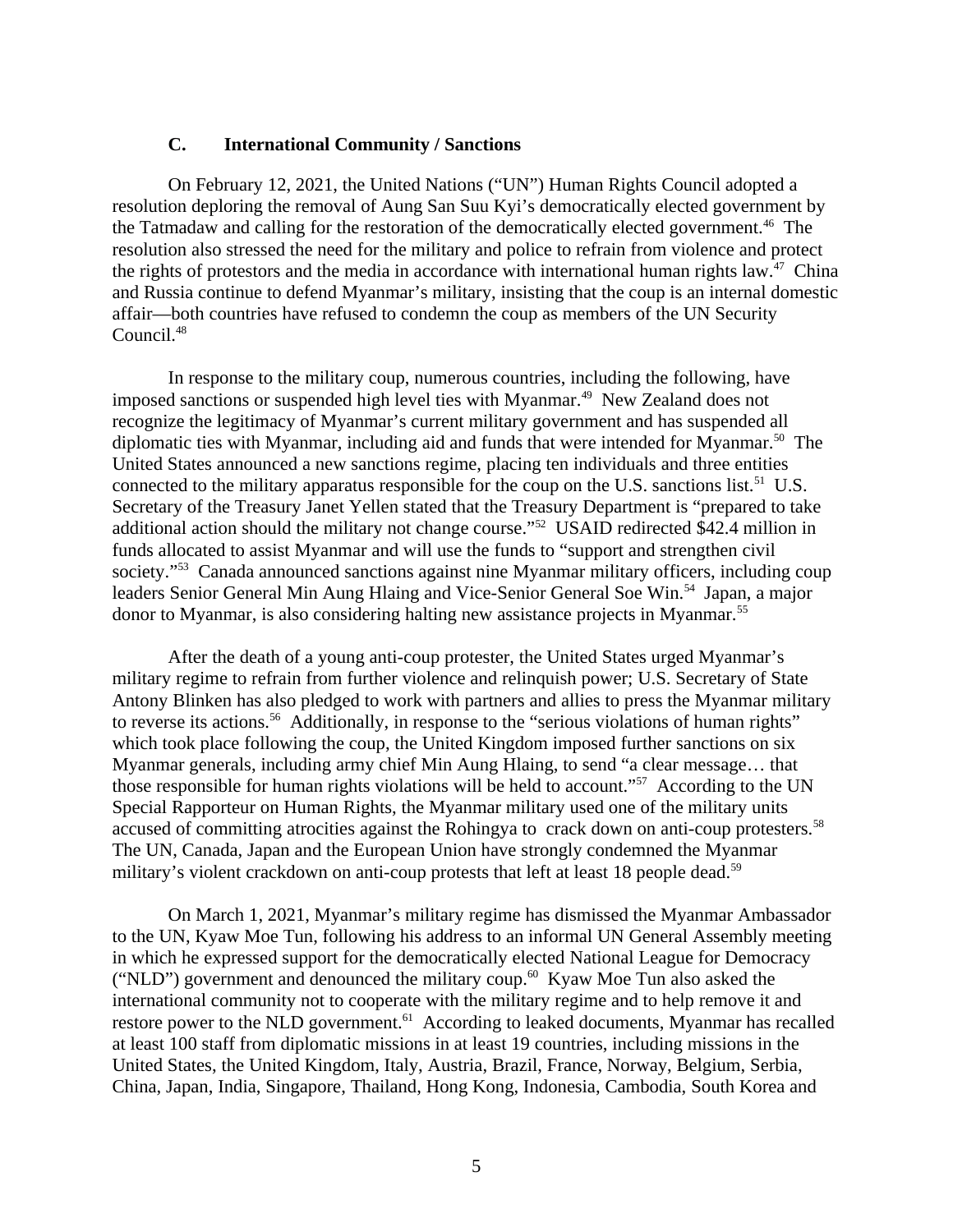the Philippines.<sup>62</sup> The leaked document also includes orders transferring more than 50 staff from the Ministry of Foreign Affairs to fill the newly vacated positions in those countries. $63$ 

On February 24, 2021, the Myanmar junta's foreign minister met with his Thai and Indonesian counterparts in Thailand to broker an end to the deadly unrest triggered by the military coup.<sup>64</sup> Indonesia's participation in the talks spurred protests outside of the Indonesian embassy in Yangon.<sup>65</sup> In the wake of the protests, Indonesia's Foreign Ministry denied the existence of an action plan on Myanmar and stated that Indonesia does not support the junta's plan to hold a reelection in one year.<sup>66</sup>

Myanmar submitted an objection to the International Court of Justice ("ICJ") on January 20, 2021, objecting to Gambia's eligibility to file the case against it. In November 2019, the Gambia filed a case at the ICJ alleging that Myanmar committed atrocities against Northern Rakhine Muslims in Rakhine State in 2016 and 2017.<sup>67</sup> The Gambia may respond to Myanmar's objections by submitting a written statement to the ICJ by May 20, 2021.<sup>68</sup>

The Australian government has called for the release of Professor Sean Turnell, an Australian citizen, who served as an economic adviser for Aung San Suu Kyi and was detained following the coup.<sup>69</sup> Despite repeated calls for his release, the whereabouts of Professor Turnell are unknown.<sup>70</sup>

The UN and the United States criticized Malaysia after the government defied a court order not to return a group of over 1,000 Myanmar nationals to Myanmar pending a judicial review.<sup>71</sup>

New Zealand suspended all diplomatic ties with Myanmar as it does not recognize the legitimacy of the current military government, which includes the suspension of aid and funds that were intended for the country, according to New Zealand Prime Minister Jacinda Ardern.<sup>72</sup> This raises concerns that New Zealand could impose economic-related sanctions, and potential blocks in the exchange of payments, which might result in investors from New Zealand pulling out of Myanmar. According to Directorate of Investment and Company Administration, New Zealand has invested US\$6.95 million in Myanmar.

# **III. Civil and Political Rights**

# <span id="page-5-1"></span><span id="page-5-0"></span>**A. Freedom of Speech, Assembly and Association**

In the wake of the coup on February 1, the military completely blocked access to Facebook and Instagram beginning on February 4, as online campaigns against the coup, including the Civil Disobedience Movement, began to organize on the platforms. On February 7, demonstrations took place across the country.

The military regime is preparing to grant its telecommunications ministry sweeping control over data access as well as online content and service.<sup>73</sup> The legislation, which was initially drafted by Aung San Suu Kyi's elected government, would permit government entities to access personal information for security reasons and designate a place for online service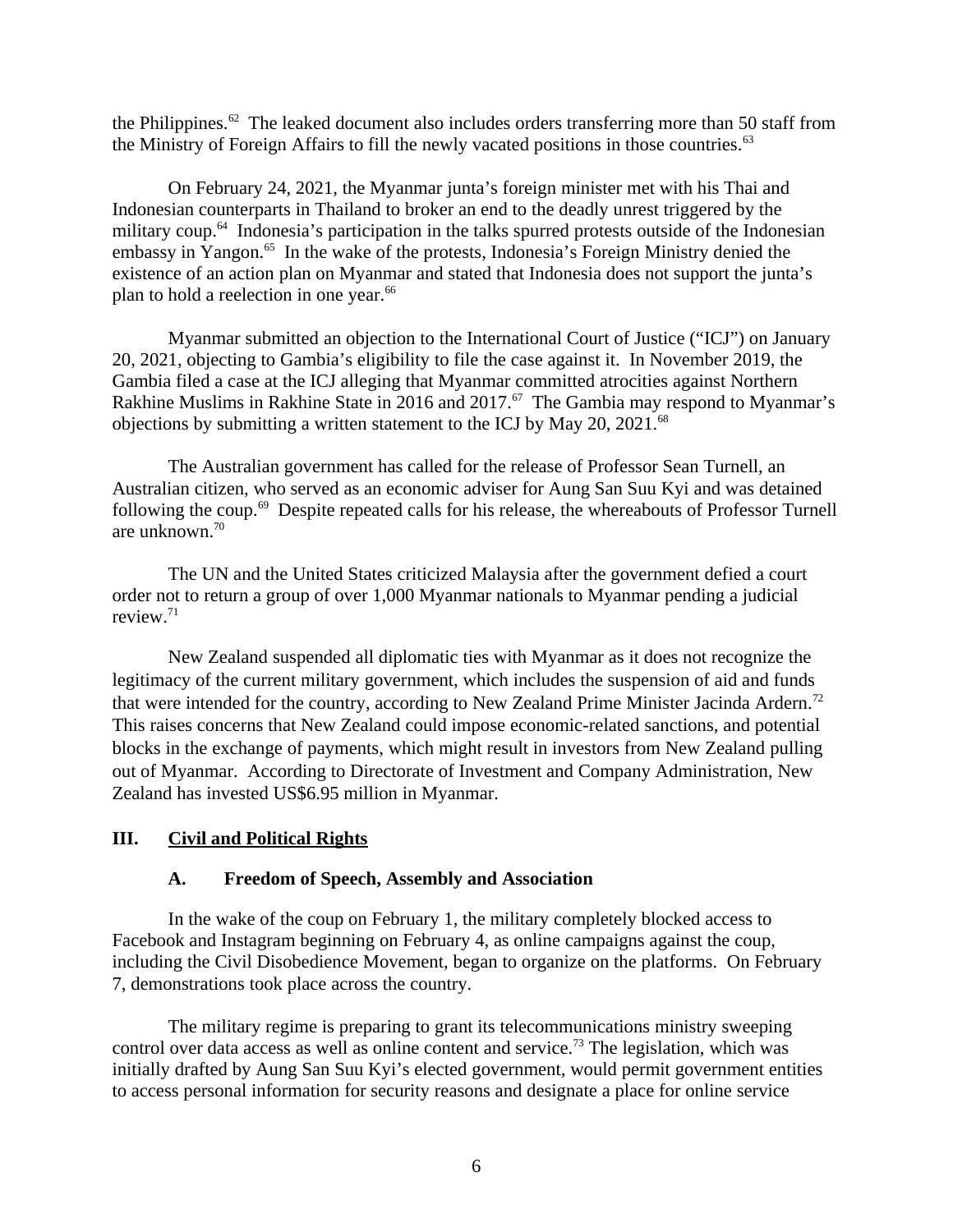providers to store consumer data.<sup>74</sup> The proposed bill would require providers to "prevent, remove, destroy and cease" in "a timely manner" a range of content on their platforms, including any that inspires hate, disrupts unity or damages stability or peace as well as any "written or verbal statements" against the law.<sup>75</sup> It would also empower the state to conduct surveillance for various reasons and shut down any online service.<sup>76</sup>

On February 22, millions of Myanmar people joined a nationwide general strike against their country's military junta.<sup>77</sup> This demonstration reflected growing public outrage over the regime's willingness to use deadly force against protesters.<sup>78</sup> It was the second nationwide popular uprising in Myanmar's recent history, after the one on August 8, 1988, in which millions of people also took to the streets—in that case to defy the then Socialist regime.<sup>79</sup> The strike on February 22, 2021 has become known as the "22222 Popular Uprising."<sup>80</sup>

As of February 23, nearly 200 civilians in Naypyitaw have reportedly been detained by Myanmar's military regime after tens of thousands of protesters joined the "22222" general strike.<sup>81</sup> Videos showed the security forces violently cracking down on anti-coup protesters in several townships, including Zabuthiri and Pyinmana, while activists attempted to march on the central government.<sup>82</sup> Lawyers are negotiating with the city's police chief to release the detainees.<sup>83</sup> By February 22, 2021, more than four people, including three anti-coup protesters and a member of a civilian neighborhood protection group, had been killed by the security forces and more than 100 wounded in crackdowns by the regime on demonstrations across the country.<sup>84</sup>

On February 24, Myanmar's anti-regime protesters gathered outside Asean member embassies, including those of Indonesia, Singapore, Malaysia and Thailand, calling them to reject any cooperation with the "illegitimate" military government.<sup>85</sup>

On February 25, Facebook banned all remaining accounts, pages and media entities controlled by the Myanmar military on Facebook and Instagram, which are Myanmar's most popular social media platforms, as well as ads by military-linked commercial entities.<sup>86</sup> Facebook continued to treat the situation in Myanmar as an emergency and it said the ban was prompted by security forces' deadly crackdowns on peaceful protesters since the February 1 coup.<sup>87</sup> The ban does not cover government ministries and agencies engaged in the provision of essential public services, including the Ministry of Health and Sports, and the Ministry of Education.<sup>88</sup>

Kachin State protesters have rejected appeals from a military-appointed negotiation team, which was reportedly formed to prevent activists from being harmed in protests and sent to jail.<sup>89</sup>

On February 27, crackdowns on the protesters were more violent and widespread. Bloody raids were reported from Kachin State in the country's north to Myeik in Myanmar's Deep South.<sup>90</sup> Hundreds of people, including journalists, were arrested and dozens are believed to have been injured in Myanmar on February 27 as security forces indiscriminately attacked everyone in their path during a continuing crackdown on anti-military regime protesters across the country.<sup>91</sup> State-run Myanmar Radio and Television announced in the evening that a total of 479 "protesters against the state" across the country have been detained.<sup>92</sup> That is the highest number of single day arrests since the beginning of the week-long protest. $93$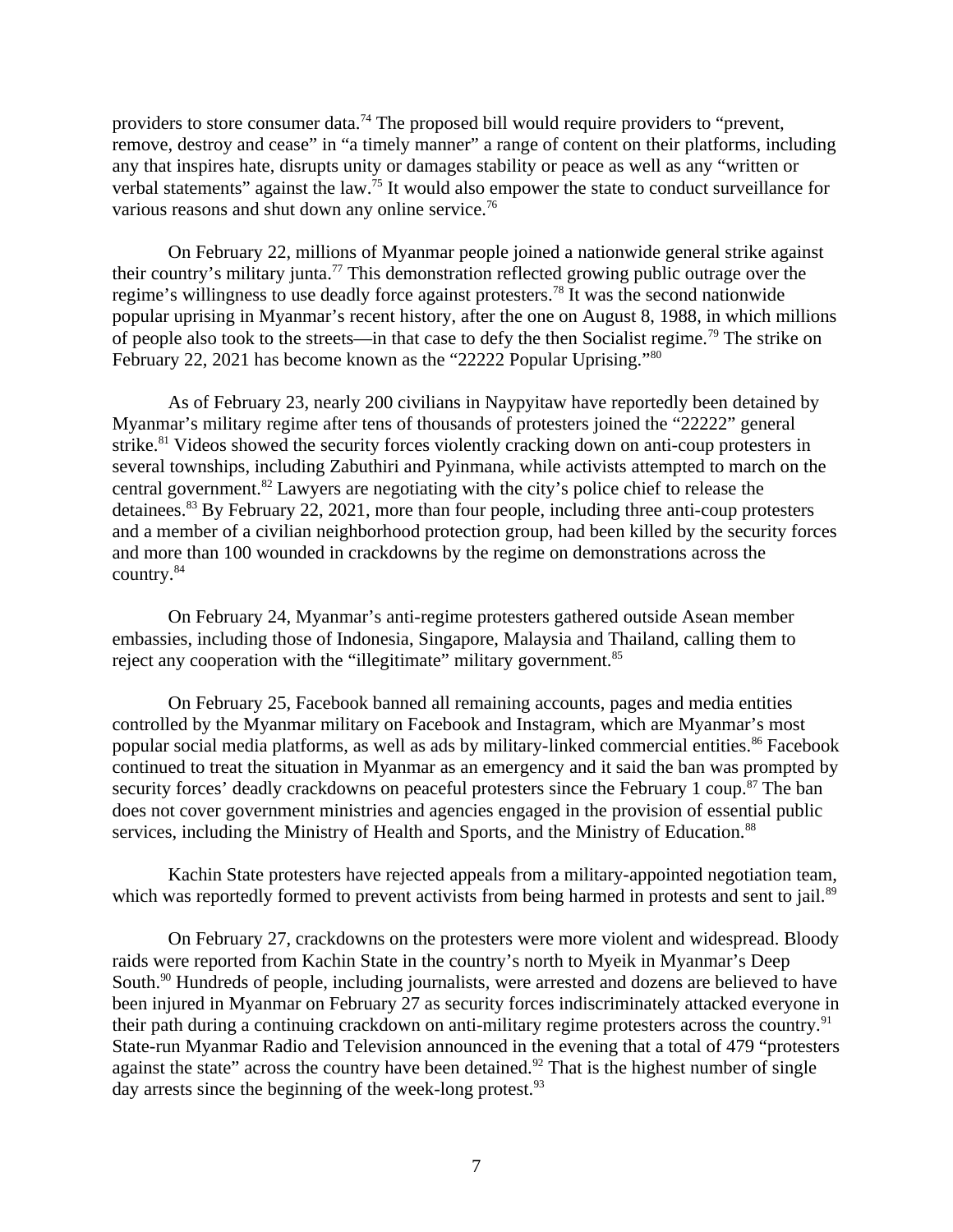By mid-afternoon February 28, at least 13 people were killed and scores injured as riot police and soldiers opened fire with live rounds and rubber bullets on anti-coup protests in multiple locations across Myanmar.<sup>94</sup> As of February 28, at least 18 people are believed to have been killed, and 30 injured, according to the UN human rights office.<sup>95</sup>

#### <span id="page-7-0"></span>**B. Freedom of the Press and Censorship**

In connection with the February 1 coup, the military regime disrupted internet access, restricting certain regions more than others. Magway, for example, had no internet connectivity while Yangon's connectivity dropped to 50%.<sup>96</sup> Additionally, the military blocked access to Facebook on February 3, blocked Twitter and Instagram the next day, and a near total internet blackout was imposed hours later in order to quell the mass protests that have emerged in response to the coup.<sup>97</sup> Facebook is one of the primary sources of news information in Myanmar, and prior to the internet shutdown users had been able to circumvent social media restrictions via virtual private networks 'VPNs' to access news. The total internet blackout made such workarounds nearly impossible.<sup>98</sup> Internet access has remained intermittent as the military continues to suppress protests.<sup>99</sup>

News access has also been significantly hampered by increased restrictions on journalists.<sup>100</sup> On February 13, the military-controlled Ministry of Information issued directives to the Myanmar Press Council (the "MPC"), urging that the media report "ethically" and "avoid instigating public unrest."<sup>101</sup> Words like "regime" and "junta" were prohibited as ways to refer to the State Administrative Council.<sup>102</sup> In response to these directives, eleven members of the MPC resigned and noted that the council has had difficulty protecting the journalists that have been arrested and assaulted since the coup.<sup>103</sup> Additionally, over a dozen journalists and editors resigned from the *Myanmar Times*<sup>104</sup> after the newspaper's management forced one of its journalists to cover a military press conference, despite a pre-planned boycott.<sup>105</sup> Journalists for the *Myanmar Times* also alleged internal censorship, noting that that they were told by the management to use "power transfer" instead of "coup" and that terms like "coup leader" and "leader of military" were completely banned.<sup>106</sup> Furthermore, an unnamed editor from the *Myanmar Times* said that the *Myanmar Times'* management asked reporters to use expressly military-approved terms and to avoid reporting on public opposition.<sup>107</sup>

Journalists in Myanmar also face increased safety risks, with reports of intimidation and assault of journalists, particularly those covering protests.<sup>108</sup> For example, Kyaw Zey Win reports being beaten and detained by police while covering a protest in Mandalay despite having identified himself as a member of the media.<sup>109</sup> Other journalists have reported being followed to their homes and surveilled by police after covering protests.<sup>110</sup> On February 14, police arrested several reporters for reporting on security forces firing guns at protestors during a standoff in Myitkyina, in Kachin State.<sup>111</sup> As of February 20, at least six journalists had been detained,<sup>112</sup> and as of February 28, more had been arrested, including an *Associated Press* journalist, Thein Saw, who was taken into custody while covering protests in Yangon.<sup>113</sup> The *Associated Press* condemned the arrest and called for his immediate release.<sup>114</sup> A Japanese journalist, Yuki Kitazumi, was also reportedly arrested and beaten in Yangon after covering a protest.<sup>115</sup> According to Myint Kyaw, former joint secretary of the MPC, threatening or detaining journalists for covering a peaceful protest is "effectively a news blackout."<sup>116</sup>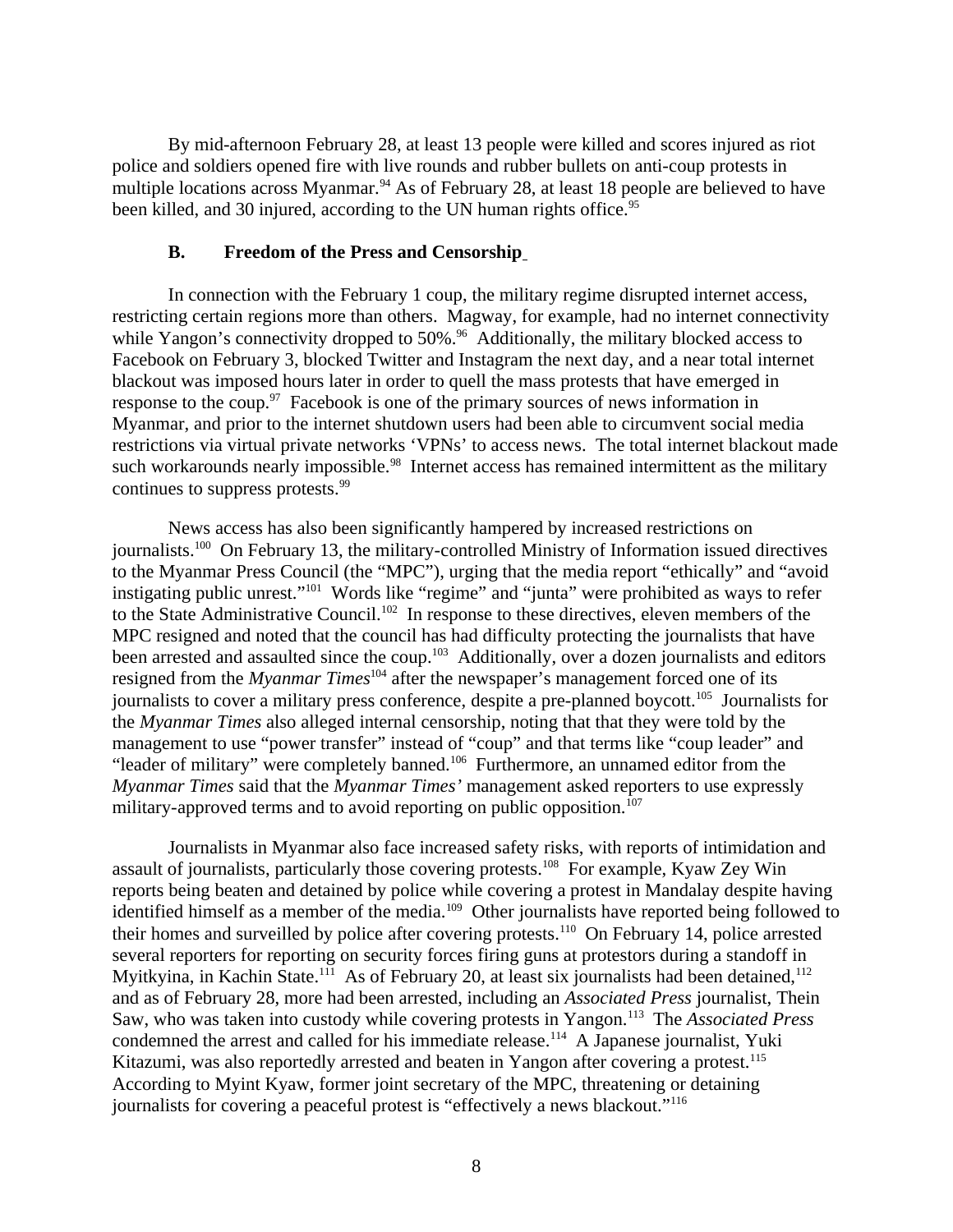In a move that would further erode both press and internet freedoms, a draft cybersecurity law has been proposed, which would, among other things, require online service providers to keep a range of user data (including name and address) and provide that data to authorities when requested "under any existing law," as well as block or remove a wide range of information at the instruction of the authorities, including "misinformation and disinformation," and information that disrupts unity and peace.<sup>117</sup> The draft law would also allow the ministry tasked with cybersecurity to temporarily shut down communication networks, control devices related to online service provision, and issue a final ban on any online service provider in Myanmar.<sup>118</sup> The draft has been met with staunch criticism by over two-hundred Myanmar businesses and civil society organizations as well as the Asia Internet Coalition, whose members include tech giants Apple, Facebook, Google and Amazon.<sup>119</sup>

## **IV. Economic Development**

# <span id="page-8-1"></span><span id="page-8-0"></span>**A. Economic Development—Legal Framework, Foreign Investment**

Some foreign firms, concerned for possible sanctions from Western countries in response to the military coup, have already put investment commitments on hold.<sup>120</sup> A number of Japanese companies halted their operations in Myanmar, including Suzuki Motor Corp, All Nippon Airways and Denso, due to the effects of the coup, including concerns for the safety of employees and difficulties accessing information due to unstable conditions.

Kirin Holdings Co. Ltd. announced on February 5 that it will end its joint-venture partnership with Myanmar Economic Holdings Public Co. Ltd. ("MEHL"), a Myanmar militaryowned conglomerate, following the armed forces' coup.<sup>121</sup> Kirin held 51% of both Myanmar Brewery and Mandalay Brewery, with MEHL holding the remainder. A US\$1 billion (1.34 trillion kyat) modern industrial hub project backed by Thailand's largest industrial estate developer, Amata Corporation, has also suspended work.

According to the Managing Director of the Korea-Myanmar Industrial Complex ("KMIC"), work on the KMIC project will continue despite the political unrest.<sup>122</sup> The KMIC is the first government-to-government project between South Korea and Myanmar. The joint venture was signed in 2017 between Myanmar's Ministry of Construction and South Korea's Land and Housing Corporation. Myanmar holds a 40% stake in the project.

# <span id="page-8-2"></span>**B. Economic Development—Infrastructure, Major Projects**

There have been no material updates since the previous report.

### <span id="page-8-3"></span>**C. Land Seizure**

<span id="page-8-4"></span>There have been no material updates since the previous report.

# **V. Peace Talks and Ethnic Violence**

### <span id="page-8-5"></span>**A. Ethnic Violence**

The Restoration Council of Shan State ("RCSS / SSA-S") and the Tatmadaw clashed for five days in mid-February in Hsipaw Township, northern Shan State.<sup>123</sup> The RCSS / SSA-S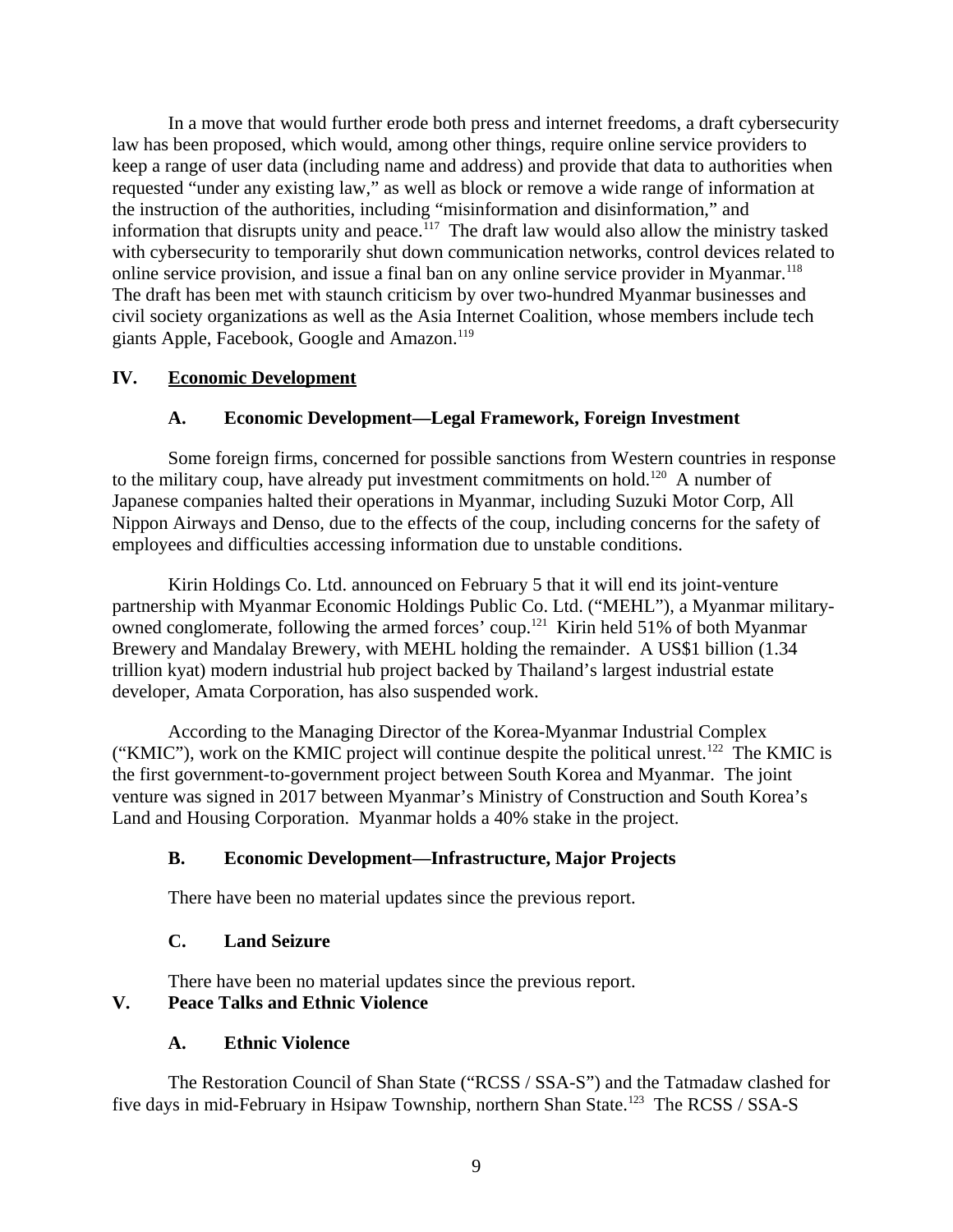confiscated items including military uniforms and ammunition.<sup>124</sup> Fighting broke out in Hsipaw Township again on February 17, this time between the Ta'ang (Palaung) National Liberation Army ("TNLA") and the Shan State Progressive Party ("SSPP / SSA-N") and the RCSS / SSA-S in Kyaukme Township.<sup>125</sup> The RCSS / SSA-S claimed that a joint force of the TNLA and the SSPP attacked their camps, while the TNLA claimed that the fighting was triggered by an attack by the RCSS / SSA-S. $^{126}$ 

Since mid-December, the Tatmadaw has engaged a series of violent assaults on civilian communities in northern Kayin State and eastern Bago Region, in the context of increasing militarization – building new roads and resupplying army bases which are perceived locally as occupying forces.<sup>127</sup> Myanmar Army shelling and other attacks on civilians has displaced more than 6,000 Kayin civilians since mid-December.<sup>128</sup> According to the Free Burma Rangers, more than 700 Kayin civilians were forcibly displaced in the 5 Brigade area of the Karen National Union ("KNU") between February 20-21 alone.<sup>129</sup>

## <span id="page-9-0"></span>**B. Peace Talks**

The Peace Process Steering Team of the ten Nationwide Ceasefire Agreement ("NCA") signatories have announced that they will continue the peace process with the military regime.<sup>130</sup> The Tatmadaw said it would hold talks to achieve as concrete a peace as possible with NCA signatories.

The Karen National Union ("KNU"), Myanmar's oldest ethnic armed group, and the Restoration Council of Shan State ("RCSS") have expressed concerns over the military coup and detention of government leaders.<sup>131</sup> The KNU said that it "seriously requests that the Tatmadaw, as a gesture of national reconciliation, unconditionally releases all the people it has detained, including government leaders and democracy activists, and peacefully resolves all the political problems through dialogue." The RCSS said that the coup undermines mutual trust and harms the peace process.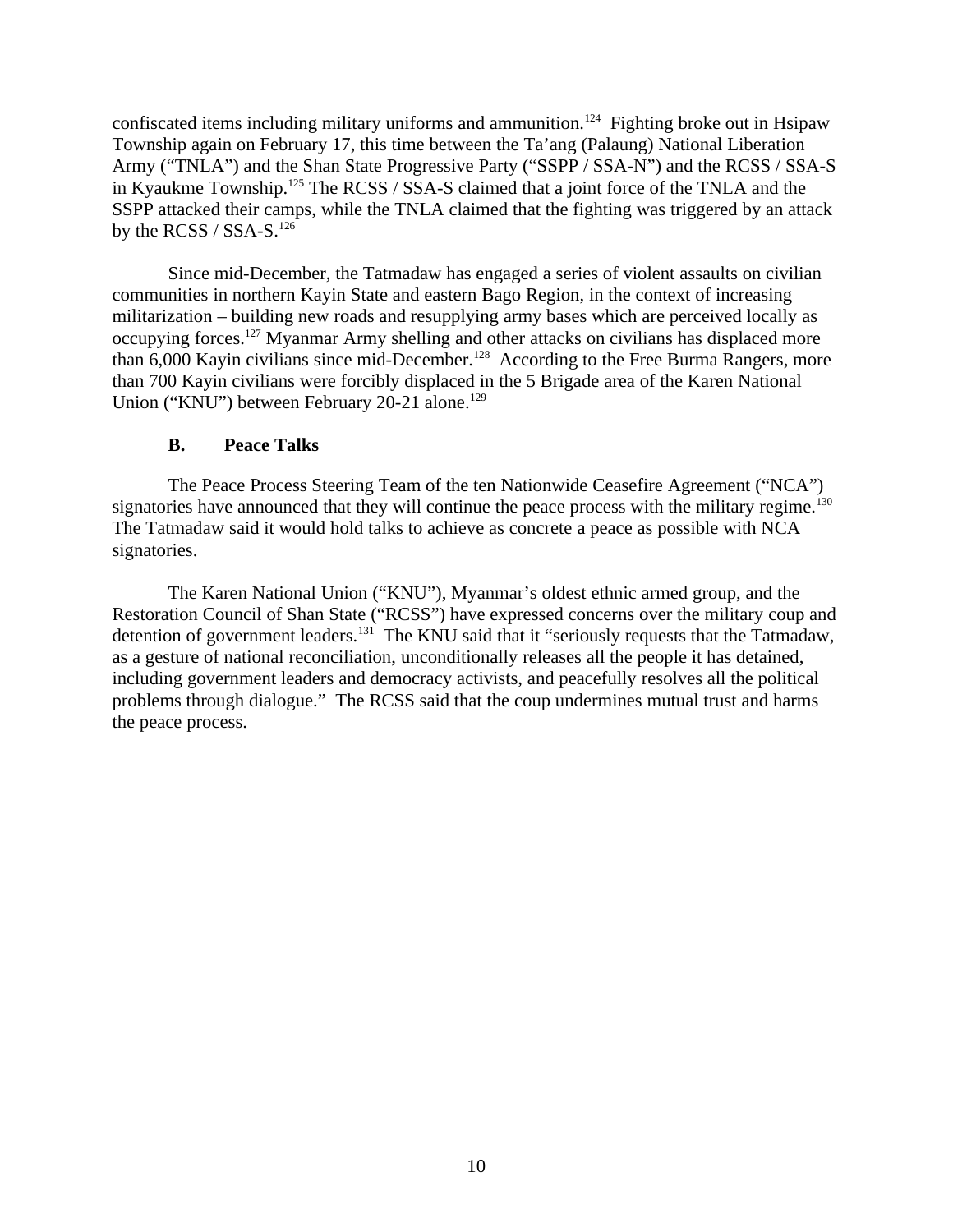1The New York Times, February 6, 2021: [https://www.nytimes.com/article/2021-myanmar-coup.html.](https://www.nytimes.com/article/2021-myanmar-coup.html) 2CNN, February 8, 2021: [https://www.cnn.com/2021/02/08/asia/myanmar-coup-protests-democracy-intl-hnk/index.html.](https://www.cnn.com/2021/02/08/asia/myanmar-coup-protests-democracy-intl-hnk/index.html) 3*Id*. 4The Irrawaddy, February 2, 2021: [https://www.irrawaddy.com/news/burma/myanmar-military-appoints-ex-generals-usdp-members](https://www.irrawaddy.com/news/burma/myanmar-military-appoints-ex-generals-usdp-members-new-govt.html)[new-govt.html;](https://www.irrawaddy.com/news/burma/myanmar-military-appoints-ex-generals-usdp-members-new-govt.html) The Irrawaddy, February 3, 2021: [https://www.irrawaddy.com/news/burma/myanmar-military-regime-appoints](https://www.irrawaddy.com/news/burma/myanmar-military-regime-appoints-governing-body.html)[governing-body.html.](https://www.irrawaddy.com/news/burma/myanmar-military-regime-appoints-governing-body.html) 5*Id*. 6*Id*. 7BBC, February 1, 2021:<https://www.bbc.com/news/world-asia-55882489> 8*Id*. 9CNN, February 8, 2021: [https://www.cnn.com/2021/02/08/asia/myanmar-coup-protests-democracy-intl-hnk/index.html.](https://www.cnn.com/2021/02/08/asia/myanmar-coup-protests-democracy-intl-hnk/index.html) 10*Id*. 11*Id*. 12*Id*. 13The Irrawaddy, February 10, 2021: [https://www.irrawaddy.com/news/burma/myanmars-ethnic-states-rise-protest-military](https://www.irrawaddy.com/news/burma/myanmars-ethnic-states-rise-protest-military-coup.html)[coup.html.](https://www.irrawaddy.com/news/burma/myanmars-ethnic-states-rise-protest-military-coup.html) 14NPR, February 8, 2021: [https://www.npr.org/2021/02/08/965413876/myanmar-coup-military-defends-takeover-and-enacts](https://www.npr.org/2021/02/08/965413876/myanmar-coup-military-defends-takeover-and-enacts-curfew-as-protests-intensify)[curfew-as-protests-intensify.](https://www.npr.org/2021/02/08/965413876/myanmar-coup-military-defends-takeover-and-enacts-curfew-as-protests-intensify) 15*Id*. 16The Irrawaddy, February 10, 2021: [https://www.irrawaddy.com/news/burma/woman-shot-myanmar-police-anti-coup-protest](https://www.irrawaddy.com/news/burma/woman-shot-myanmar-police-anti-coup-protest-declared-brain-dead.html)[declared-brain-dead.html.](https://www.irrawaddy.com/news/burma/woman-shot-myanmar-police-anti-coup-protest-declared-brain-dead.html) 17CNN, February 8, 2021: https://www.youtube.com/watch?v=R3PRQ572rKM. 18The Global New Light of Myanmar, February 9, 2021: https://cdn.myanmarseo.com/file/client-cdn/gnlm/wp-content/uploads/ 2021/02/9\_Feb\_21\_gnlm.pdf. 19*Id*. 20*Id*. 21*Id*. 22*Id*. 23The Irrawaddy, February 10, 2021: [https://www.irrawaddy.com/news/burma/nlds-self-declared-parliament-reappoints-daw-aung](https://www.irrawaddy.com/news/burma/nlds-self-declared-parliament-reappoints-daw-aung-san-suu-kyi-myanmars-leader.html)[san-suu-kyi-myanmars-leader.html.](https://www.irrawaddy.com/news/burma/nlds-self-declared-parliament-reappoints-daw-aung-san-suu-kyi-myanmars-leader.html) 24The Irrawaddy, February 10, 2021: [https://www.irrawaddy.com/news/burma/myanmar-military-raids-suu-kyis-party-headquarters](https://www.irrawaddy.com/news/burma/myanmar-military-raids-suu-kyis-party-headquarters-yangon.html)[yangon.html.](https://www.irrawaddy.com/news/burma/myanmar-military-raids-suu-kyis-party-headquarters-yangon.html) 25The Irrawaddy, February 11, 2021: [https://www.irrawaddy.com/news/burma/myanmar-military-regime-detains-members-ousted](https://www.irrawaddy.com/news/burma/myanmar-military-regime-detains-members-ousted-govt-late-night-raids.html)[govt-late-night-raids.html.](https://www.irrawaddy.com/news/burma/myanmar-military-regime-detains-members-ousted-govt-late-night-raids.html) 26The Irrawaddy, February 11, 2021: [https://www.irrawaddy.com/news/burma/myanmar-military-detained-220-political-prisoners](https://www.irrawaddy.com/news/burma/myanmar-military-detained-220-political-prisoners-since-coup-aapp.html)[since-coup-aapp.html.](https://www.irrawaddy.com/news/burma/myanmar-military-detained-220-political-prisoners-since-coup-aapp.html) 27The Irrawaddy, February 10, 2021: [https://www.irrawaddy.com/news/burma/myanmars-ethnic-states-rise-protest-military](https://www.irrawaddy.com/news/burma/myanmars-ethnic-states-rise-protest-military-coup.html)[coup.html.](https://www.irrawaddy.com/news/burma/myanmars-ethnic-states-rise-protest-military-coup.html) 28The Irrawaddy, February 10, 2021: [https://www.irrawaddy.com/news/burma/myanmar-anti-coup-protesters-defy-ban-take-streets](https://www.irrawaddy.com/news/burma/myanmar-anti-coup-protesters-defy-ban-take-streets-fifth-day.html)[fifth-day.html.](https://www.irrawaddy.com/news/burma/myanmar-anti-coup-protesters-defy-ban-take-streets-fifth-day.html) 29The Irrawaddy, February 14, 2021: [https://www.irrawaddy.com/news/burma/myanmar-military-junta-suspends-laws-protecting](https://www.irrawaddy.com/news/burma/myanmar-military-junta-suspends-laws-protecting-citizens-privacy-crack-opposition.html)[citizens-privacy-crack-opposition.html.](https://www.irrawaddy.com/news/burma/myanmar-military-junta-suspends-laws-protecting-citizens-privacy-crack-opposition.html) 30The Irrawaddy, February 16, 2021: [https://www.irrawaddy.com/news/burma/myanmar-ruling-council-amends-treason-sedition](https://www.irrawaddy.com/news/burma/myanmar-ruling-council-amends-treason-sedition-laws-protect-coup-makers.html)[laws-protect-coup-makers.html.](https://www.irrawaddy.com/news/burma/myanmar-ruling-council-amends-treason-sedition-laws-protect-coup-makers.html) 31The Irrawaddy, February 11, 2021: [https://www.irrawaddy.com/news/burma/myanmar-military-regime-probes-finances-daw](https://www.irrawaddy.com/news/burma/myanmar-military-regime-probes-finances-daw-aung-san-suu-kyis-charity.html)[aung-san-suu-kyis-charity.html.](https://www.irrawaddy.com/news/burma/myanmar-military-regime-probes-finances-daw-aung-san-suu-kyis-charity.html) 32ReliefWeb, February 22, 2021: [https://reliefweb.int/report/bangladesh/unhcr-appeals-immediate-rescue-rohingya](https://reliefweb.int/report/bangladesh/unhcr-appeals-immediate-rescue-rohingya-refugees-distress-andaman-sea)[refugees-distress-andaman-sea](https://reliefweb.int/report/bangladesh/unhcr-appeals-immediate-rescue-rohingya-refugees-distress-andaman-sea) 33United Nations, February 22, 2021:<https://news.un.org/en/story/2021/02/1085342> 34ReliefWeb, February 22, 2021: [https://reliefweb.int/report/bangladesh/unhcr-appeals-immediate-rescue-rohingya](https://reliefweb.int/report/bangladesh/unhcr-appeals-immediate-rescue-rohingya-refugees-distress-andaman-sea)[refugees-distress-andaman-sea](https://reliefweb.int/report/bangladesh/unhcr-appeals-immediate-rescue-rohingya-refugees-distress-andaman-sea) 35Al Jazeera, February 22, 2021: [https://www.aljazeera.com/news/2021/2/22/un-appeals-for-rescue-of-rohingya-adrift](https://www.aljazeera.com/news/2021/2/22/un-appeals-for-rescue-of-rohingya-adrift-of-andaman-sea)[of-andaman-sea](https://www.aljazeera.com/news/2021/2/22/un-appeals-for-rescue-of-rohingya-adrift-of-andaman-sea) 36Associated Press, February 25, 2021: [https://apnews.com/article/india-boat-rohingya-reguees-8-dead-](https://apnews.com/article/india-boat-rohingya-reguees-8-dead-345535799a67374f11749c020d8a9390)[345535799a67374f11749c020d8a9390](https://apnews.com/article/india-boat-rohingya-reguees-8-dead-345535799a67374f11749c020d8a9390) 37*Id*. 38The Guardian, February 14, 2021: [https://www.theguardian.com/global-development/2021/feb/14/we-cannot-hope](https://www.theguardian.com/global-development/2021/feb/14/we-cannot-hope-for-anything-good-myanmar-coup-sparks-despair-for-rohingya)[for-anything-good-myanmar-coup-sparks-despair-for-rohingya](https://www.theguardian.com/global-development/2021/feb/14/we-cannot-hope-for-anything-good-myanmar-coup-sparks-despair-for-rohingya) 39*Id*. 40NPR, February 11, 2021:<https://www.npr.org/2021/02/11/966923582/what-myanmars-coup-means-for-the-rohingya> 41*Id*. 42Argus Media, February 19, 2021: [https://www.argusmedia.com/news/2188545-transparency-group-eiti-suspends-burma-after](https://www.argusmedia.com/news/2188545-transparency-group-eiti-suspends-burma-after-coup)[coup.](https://www.argusmedia.com/news/2188545-transparency-group-eiti-suspends-burma-after-coup) 43EITI: [https://eiti.org/about/how-we-work#upholding-the-standard-internationally-validation.](https://eiti.org/about/how-we-work#upholding-the-standard-internationally-validation) 44Reuters, February 28, 2021: [https://www.reuters.com/article/us-myanmar-politics/myanmar-court-files-more-charges-against-suu](https://www.reuters.com/article/us-myanmar-politics/myanmar-court-files-more-charges-against-suu-kyi-police-crack-down-on-protests-idUSKCN2AS0P4?il=0)[kyi-police-crack-down-on-protests-idUSKCN2AS0P4?il=0.](https://www.reuters.com/article/us-myanmar-politics/myanmar-court-files-more-charges-against-suu-kyi-police-crack-down-on-protests-idUSKCN2AS0P4?il=0) 45The Irrawaddy, March 1, 2021: [https://www.irrawaddy.com/news/burma/myanmar-military-sues-suu-kyi-president-charges.html.](https://www.irrawaddy.com/news/burma/myanmar-military-sues-suu-kyi-president-charges.html)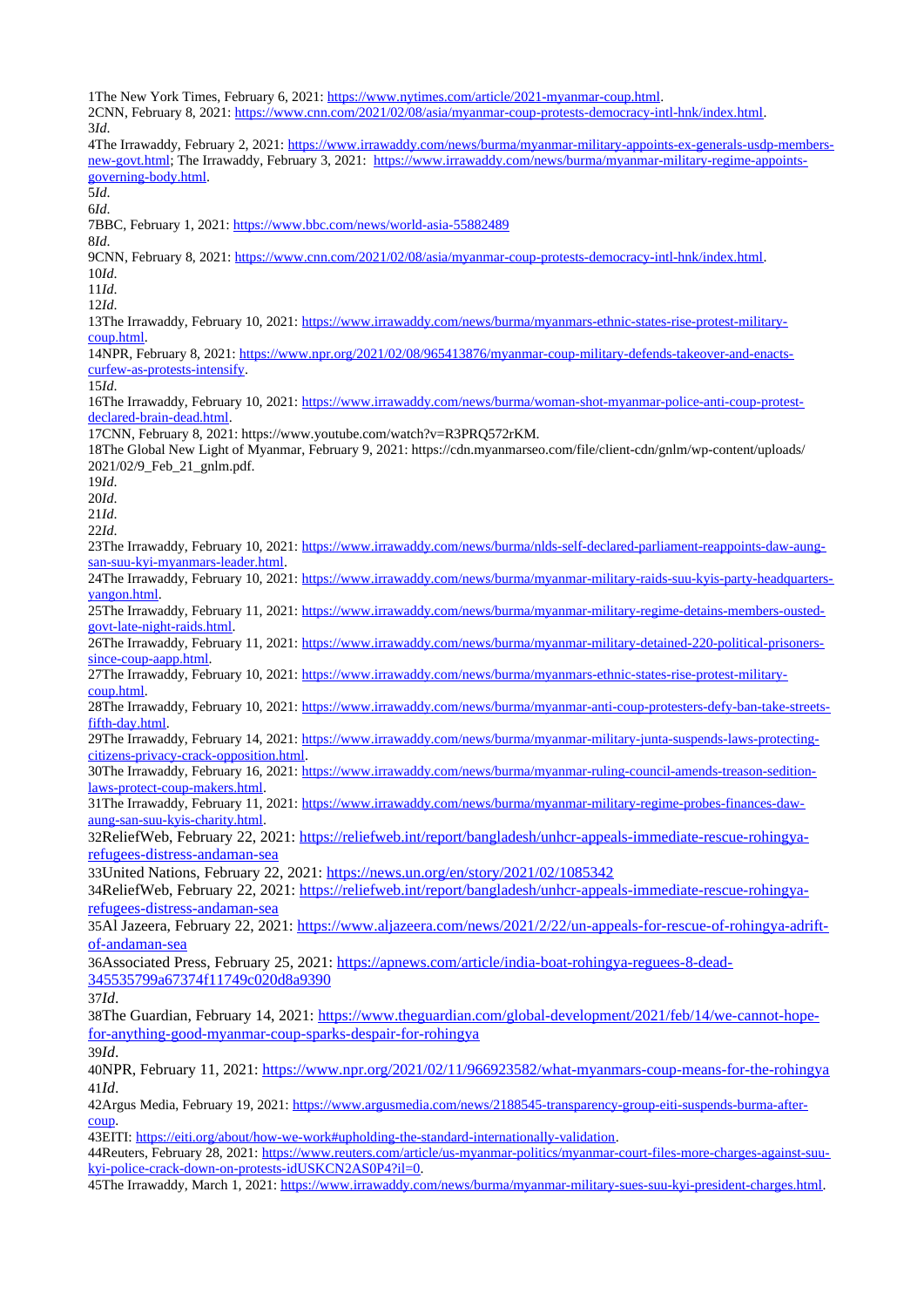46Myanmar Times, February 13, 2021: [https://www.mmtimes.com/news/uns-myanmar-resolution-deplores-tatmadaw-takeover](https://www.mmtimes.com/news/uns-myanmar-resolution-deplores-tatmadaw-takeover-calls-daw-suus-release.html)[calls-daw-suus-release.html.](https://www.mmtimes.com/news/uns-myanmar-resolution-deplores-tatmadaw-takeover-calls-daw-suus-release.html) 47*Id.*

48The Irrawaddy, February 13, 2021: [https://www.irrawaddy.com/news/burma/unhrc-russia-china-still-dismiss-myanmars-military](https://www.irrawaddy.com/news/burma/unhrc-russia-china-still-dismiss-myanmars-military-coup-internal-affair.html)[coup-internal-affair.html.](https://www.irrawaddy.com/news/burma/unhrc-russia-china-still-dismiss-myanmars-military-coup-internal-affair.html) 49The Irrawaddy, February 11, 2021: [https://www.irrawaddy.com/news/world/world-reacts-coup-myanmar.html.](https://www.irrawaddy.com/news/world/world-reacts-coup-myanmar.html) 50Myanmar Times, February 10, 2021: [https://www.mmtimes.com/news/new-zealand-suspends-high-level-ties-myanmar.html.](https://www.mmtimes.com/news/new-zealand-suspends-high-level-ties-myanmar.html) 51Myanmar Times, February 12, 2021: [https://www.mmtimes.com/news/us-enforces-sanctions-redirects-aid-myanmar.html.](https://www.mmtimes.com/news/us-enforces-sanctions-redirects-aid-myanmar.html) 52*Id.* 53*Id.* 54The Irrawaddy, February 19, 2021: [https://www.irrawaddy.com/news/burma/uk-canada-sanction-myanmars-coup-leader](https://www.irrawaddy.com/news/burma/uk-canada-sanction-myanmars-coup-leader-subordinates.html)[subordinates.html.](https://www.irrawaddy.com/news/burma/uk-canada-sanction-myanmars-coup-leader-subordinates.html) 55The Irrawaddy, February 25, 2021: [https://www.irrawaddy.com/news/asia/japan-weighs-halting-new-assistance-projects](https://www.irrawaddy.com/news/asia/japan-weighs-halting-new-assistance-projects-myanmar-coup.html)[myanmar-coup.html.](https://www.irrawaddy.com/news/asia/japan-weighs-halting-new-assistance-projects-myanmar-coup.html) 56Frontier Myanmar, February 20, 2021: [https://www.frontiermyanmar.net/en/us-urges-military-regime-to-give-up-power-after](https://www.frontiermyanmar.net/en/us-urges-military-regime-to-give-up-power-after-protester-death/)[protester-death/.](https://www.frontiermyanmar.net/en/us-urges-military-regime-to-give-up-power-after-protester-death/) 57Mizzima, February 26, 2021: [http://mizzima.com/article/britain-imposes-more-sanctions-myanmar-sees-fresh-clashes;](http://mizzima.com/article/britain-imposes-more-sanctions-myanmar-sees-fresh-clashes) Myanmar Times, February 19, 2021: [https://www.mmtimes.com/news/uk-imposes-sanctions-myanmars-military-leaders.html.](https://www.mmtimes.com/news/uk-imposes-sanctions-myanmars-military-leaders.html) 58The Irrawaddy, February 26, 2021: [https://www.irrawaddy.com/news/myanmar-army-unit-accused-of-rohingya-atrocities-used-in](https://www.irrawaddy.com/news/myanmar-army-unit-accused-of-rohingya-atrocities-used-in-deadly-crackdown-un.html)[deadly-crackdown-un.html.](https://www.irrawaddy.com/news/myanmar-army-unit-accused-of-rohingya-atrocities-used-in-deadly-crackdown-un.html) 59The Irrawaddy, March 1, 2021: [https://www.irrawaddy.com/news/burma/un-leads-international-condemnation-bloody](https://www.irrawaddy.com/news/burma/un-leads-international-condemnation-bloody-crackdowns-myanmar.html)[crackdowns-myanmar.html.](https://www.irrawaddy.com/news/burma/un-leads-international-condemnation-bloody-crackdowns-myanmar.html) 60The Irrawaddy, February 28, 2021: [https://www.irrawaddy.com/news/burma/myanmar-military-regime-dismisses-un](https://www.irrawaddy.com/news/burma/myanmar-military-regime-dismisses-un-ambassador.html)[ambassador.html.](https://www.irrawaddy.com/news/burma/myanmar-military-regime-dismisses-un-ambassador.html) 61*Id.* 62The Irrawaddy, March 1, 2021: [https://www.irrawaddy.com/news/burma/myanmar-regime-recalls-100-staff-foreign](https://www.irrawaddy.com/news/burma/myanmar-regime-recalls-100-staff-foreign-missions.html)[missions.html.](https://www.irrawaddy.com/news/burma/myanmar-regime-recalls-100-staff-foreign-missions.html) 63*Id.* 64Mizzima, February 25, 2021: [http://mizzima.com/article/myanmar-top-diplomat-talks-thailand-indonesia.](http://mizzima.com/article/myanmar-top-diplomat-talks-thailand-indonesia) 65*Id.* 66The Irrawaddy, February 23, 2021: [https://www.irrawaddy.com/news/burma/embassy-protest-indonesia-denies-backing-myanmar](https://www.irrawaddy.com/news/burma/embassy-protest-indonesia-denies-backing-myanmar-regimes-election-plan.html)[regimes-election-plan.html.](https://www.irrawaddy.com/news/burma/embassy-protest-indonesia-denies-backing-myanmar-regimes-election-plan.html) 67Myanmar Times, February 5, 2021: [https://www.mmtimes.com/news/myanmar-raises-objections-gambias-eligibility-file-icj](https://www.mmtimes.com/news/myanmar-raises-objections-gambias-eligibility-file-icj-case.html)[case.html.](https://www.mmtimes.com/news/myanmar-raises-objections-gambias-eligibility-file-icj-case.html) 68*Id.* 69The Irrawaddy, February 24, 2021: [https://www.irrawaddy.com/news/burma/australia-demands-immediate-release-detained](https://www.irrawaddy.com/news/burma/australia-demands-immediate-release-detained-myanmar-government-adviser.html)[myanmar-government-adviser.html.](https://www.irrawaddy.com/news/burma/australia-demands-immediate-release-detained-myanmar-government-adviser.html) 70*Id.* 71Mizzima, February 26, 2021: [http://mizzima.com/article/un-and-us-criticize-malaysia-over-myanmar-deportations.](http://mizzima.com/article/un-and-us-criticize-malaysia-over-myanmar-deportations) 72Myanmar Times, February 10, 2020:<https://www.mmtimes.com/news/new-zealand-suspends-high-level-ties-myanmar.html> 73Nikkei Asia, February 12, 2021: [https://asia.nikkei.com/Spotlight/Myanmar-Coup/Myanmar-junta-targets-sweeping-data-access](https://asia.nikkei.com/Spotlight/Myanmar-Coup/Myanmar-junta-targets-sweeping-data-access-with-cybersecurity-bill)[with-cybersecurity-bill](https://asia.nikkei.com/Spotlight/Myanmar-Coup/Myanmar-junta-targets-sweeping-data-access-with-cybersecurity-bill) 74*Id.* 75*Id.* 76*Id.* 77The Irrawaddy, February 22, 2021: [https://www.irrawaddy.com/news/burma/millions-myanmar-join-nationwide-general-strike](https://www.irrawaddy.com/news/burma/millions-myanmar-join-nationwide-general-strike-military-regime.html)[military-regime.html](https://www.irrawaddy.com/news/burma/millions-myanmar-join-nationwide-general-strike-military-regime.html) 78*Id.* 79*Id.* 80*Id.* 81The Irrawaddy, February 23, 2021: [https://www.irrawaddy.com/news/burma/nearly-200-anti-military-regime-protesters-detained](https://www.irrawaddy.com/news/burma/nearly-200-anti-military-regime-protesters-detained-myanmar-capital.html)[myanmar-capital.html](https://www.irrawaddy.com/news/burma/nearly-200-anti-military-regime-protesters-detained-myanmar-capital.html) 82*Id.* 83*Id.* 84*Id.* 85The Irrawaddy, February 24, 2021: [https://www.irrawaddy.com/news/burma/myanmar-protesters-call-asean-not-endorse-military](https://www.irrawaddy.com/news/burma/myanmar-protesters-call-asean-not-endorse-military-regime.html)[regime.html](https://www.irrawaddy.com/news/burma/myanmar-protesters-call-asean-not-endorse-military-regime.html) 86The Irrawaddy, February 25, 2021: [https://www.irrawaddy.com/news/burma/myanmar-military-associates-banned-facebook](https://www.irrawaddy.com/news/burma/myanmar-military-associates-banned-facebook-instagram.html)[instagram.html](https://www.irrawaddy.com/news/burma/myanmar-military-associates-banned-facebook-instagram.html) 87*Id.* 88*Id.* 89The Irrawaddy, February 26, 2021: [https://www.irrawaddy.com/news/burma/kachin-protesters-reject-myanmar-military](https://www.irrawaddy.com/news/burma/kachin-protesters-reject-myanmar-military-appointed-negotiation-team.html)[appointed-negotiation-team.html](https://www.irrawaddy.com/news/burma/kachin-protesters-reject-myanmar-military-appointed-negotiation-team.html) 90The Irrawaddy, February 28, 2021: [https://www.irrawaddy.com/news/burma/hundreds-arrested-myanmar-security-forces-launch](https://www.irrawaddy.com/news/burma/hundreds-arrested-myanmar-security-forces-launch-nationwide-crackdown-regime-protests.html)[nationwide-crackdown-regime-protests.html](https://www.irrawaddy.com/news/burma/hundreds-arrested-myanmar-security-forces-launch-nationwide-crackdown-regime-protests.html) 91*Id.* 92*Id.* 93*Id.*

94The Irrawaddy, February 28, 2021: [https://www.irrawaddy.com/news/burma/least-12-people-shot-dead-security-forces-protests](https://www.irrawaddy.com/news/burma/least-12-people-shot-dead-security-forces-protests-across-myanmar.html)[across-myanmar.html](https://www.irrawaddy.com/news/burma/least-12-people-shot-dead-security-forces-protests-across-myanmar.html)